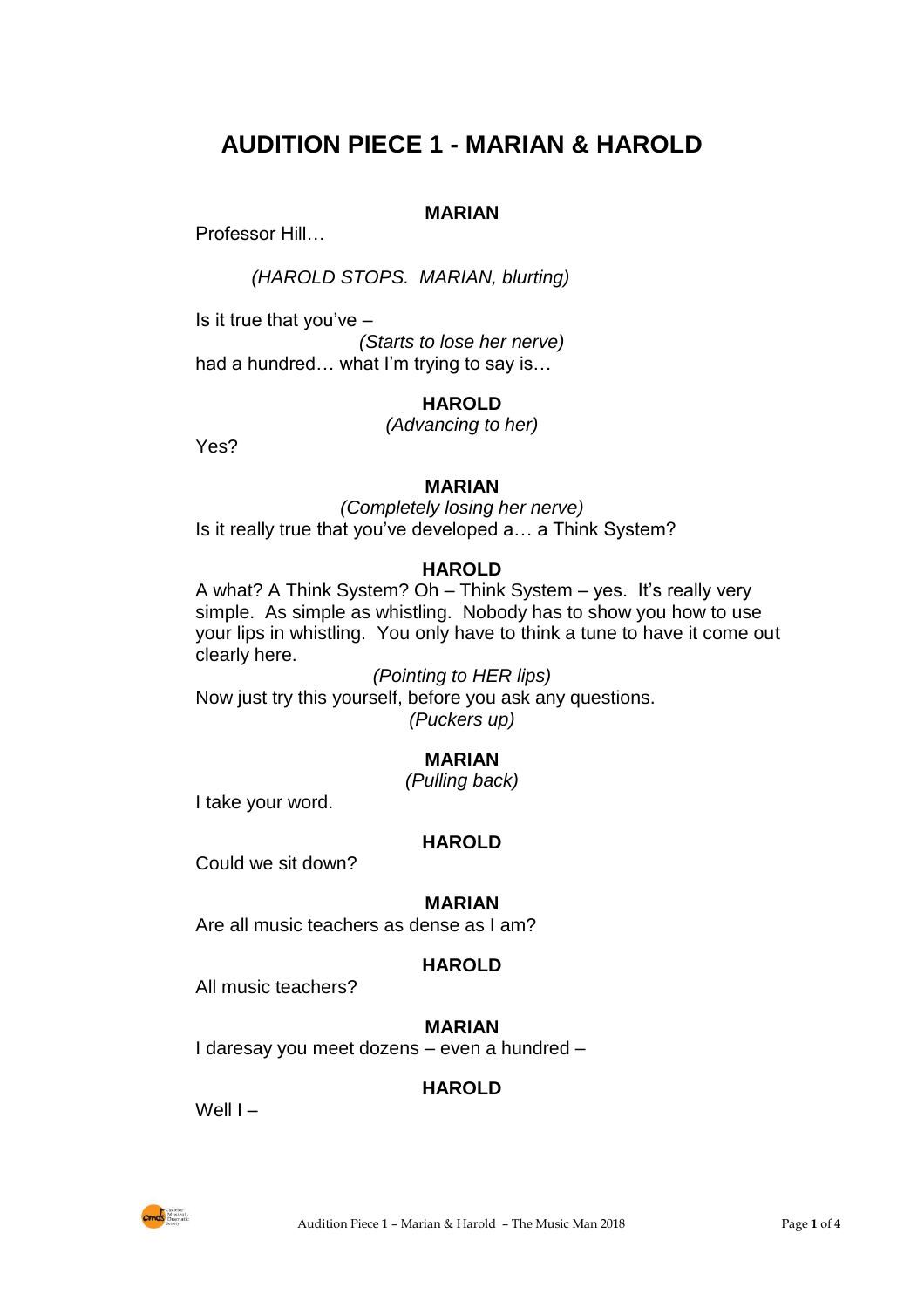# **MARIAN**

#### *(Cutting in)*

Have they all been fascinated as I have with… the Think System?

#### **HAROLD**

Some more, some less. One young lady had thought up the same system before I got to her town. She showed me a few refinements…

#### **MARIAN**

*(Turning away)*

I see…

## **HAROLD**

Have I said something wrong?

#### **MARIAN**

*(Turned away from him)* Please don't let me keep you, Professor Hill. You must have many

more important things to do than to explain the Think System to me.

## **HAROLD**

Can't think of one.

## **MARIAN**

And I must be very dull company for a man of your experience.

#### **HAROLD**

Now saaaay… where'd you get an idea like that?

#### **MARIAN**

One hears rumors of traveling salesmen.

#### **HAROLD**

Now, Miss Marian – you mustn't believe everything you hear. After all, one even hears rumors about librarians.

#### **MARIAN**

*(Turning on him)* I suppose you're referring to Uncle Maddy.

#### **HAROLD**

Uncle Maddy?

#### **MARIAN**

Mr. Madison – my father's best friend. No matter what they say he left me an assured job so Mother and Winthrop and I would have some security. Surely you don't believe...

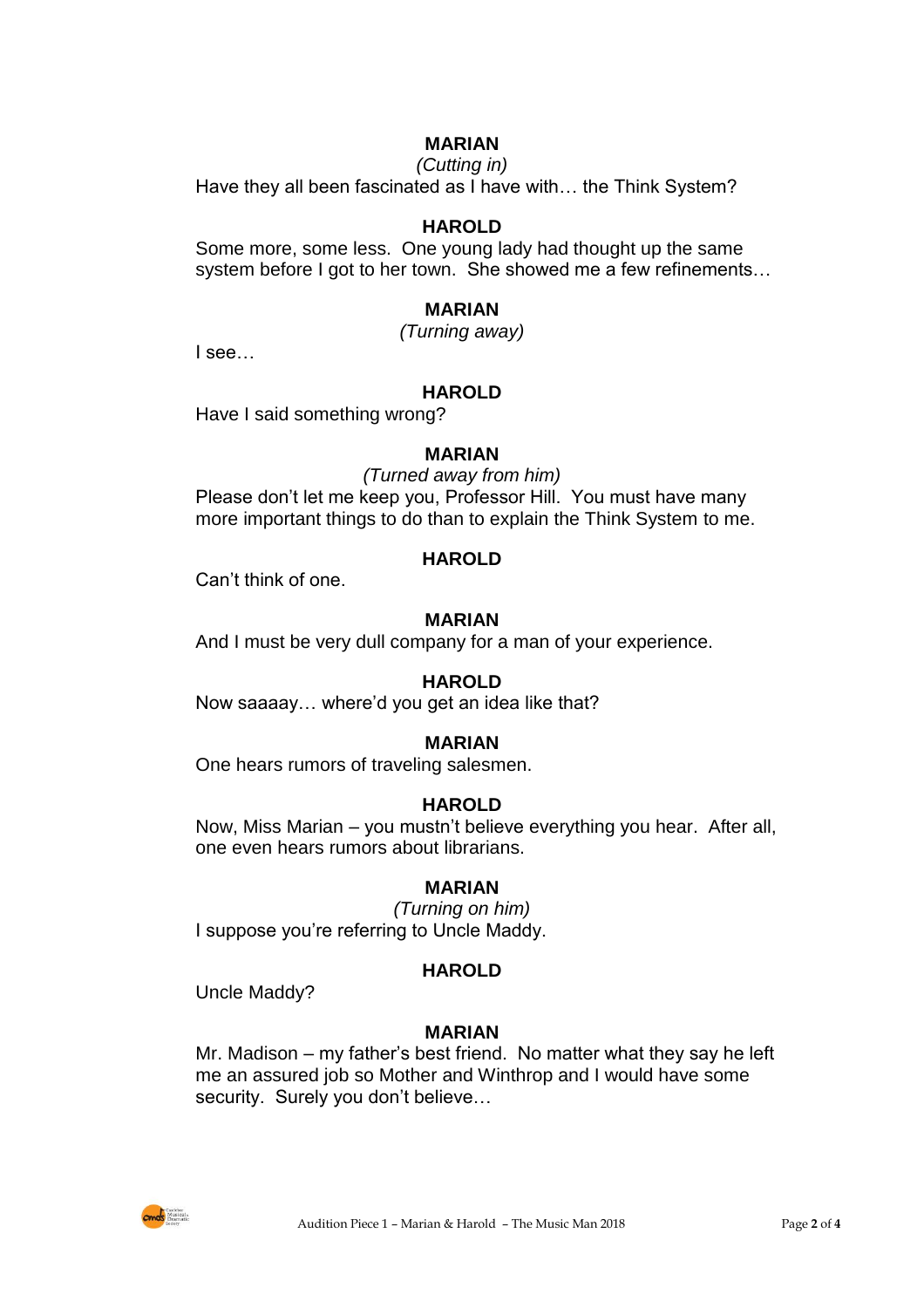## **HAROLD**

Of course not! That's exactly what I'm saying. But why do you think people start these rumors.

## **MARIAN**

Narrow-mindedness, jealousy – jealousy, mostly, I guess.

## **HAROLD**

Exactly. And jealousy mostly starts rumors about traveling salesmen. *(Catching her off-guard. Quietly)* What have you heard?

#### **MARIAN**

Oh – oh nothing about you personally – just generally –

# **HAROLD**

What have you heard generally?

#### **MARIAN**

Just that –

*(HAROLD is very close to HER)*

but of course, it stands to reason that – that disappointment and jealousy can lead to – I mean – take you for instance – your attentions  $to - to - customers$  and  $-$  and well, teachers might easily be misinterpreted mightn't they…

*(Frantically hoping for reassurance)* I mean, now honestly – mightn't they?

#### **HAROLD**

Why?

# **MARIAN**

*(Racing on)* And, so you say – if another salesman – or somebody were jealous – I mean – well, they could be downright lies – couldn't they?

# **HAROLD**

*(Confused)*

What could?

#### **MARIAN**

Rumors and things.

# **HAROLD**

Why, of course –